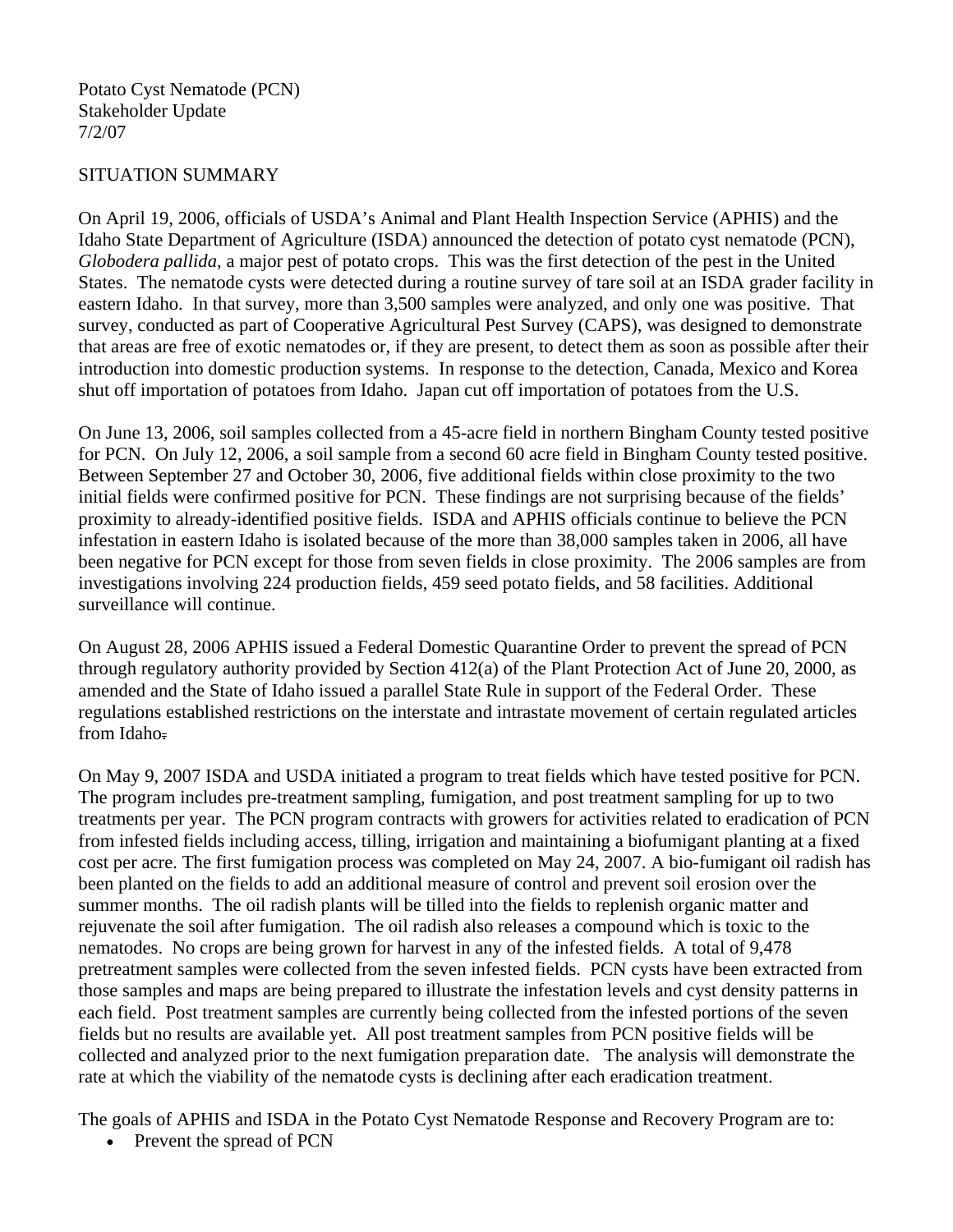- Delimit the current infestation
- Eradicate the infestation
- Restore lost foreign markets
- Preserve current markets.

## UPDATES AND RELATED INFORMATION:

- A trace of seed sources for the positive fields did not yield any evidence that seed was the source of infestation. Over 90% of the 2006 Idaho certified seed potato crop was surveyed and found negative for PCN.
- Other sources of introduction such as imported farm equipment, nursery stock, foreign flower bulbs, and other soil bearing items were investigated without providing any leads as to the origin of the infestation.
- Surveyors sampled other fields that are located near the positive detections or have common equipment, tenants or workers.
- Additional unassociated fields are being surveyed throughout Idaho.
- The positive fields are under federal restrictions (no more potatoes to be planted, no soil to leave and equipment to be cleaned). A surrounding regulated area is restricted for the movement of soil and other articles that could spread PCN.
- Canada removed its prohibition on the importation of nursery stock from Idaho on October 17, 2006 provided that the plants come from outside the regulated area. Canada and the U.S. also entered into an agreement for the import and export of seed potatoes based on a specific protocol for survey and certification. Idaho seed potatoes from outside the regulated area are eligible for export provided they meet the protocol requirements. Potatoes for consumption may be exported to Canada from both within and outside the regulated area.
- Japan has reopened its market after temporarily suspending importation of all varieties of chipping potatoes from the U.S. in April, 2006. The potatoes may only be shipped from Arizona, Wisconsin, Oregon, California, Colorado, Texas, New Mexico, North Dakota, Florida, Michigan, Minnesota, Maine and Washington, provided that potato fields are certified free of PCN prior to export and the potatoes are washed before exporting. Before Idaho is eligible to export chipping potatoes to Japan, the state must complete a comprehensive PCN survey. Currently, all U.S. chipping potatoes exported to Japan must be grown from seed potatoes produced outside of Idaho. APHIS will continue to work with Idaho and Japan to allow for the export of chipping potatoes from Idaho, and the use of Idaho seed in crops destined for Japan.
- On April 6, 2007 Mexico reinstated the importation of potatoes from Idaho in provided that they meet certain conditions and are grown outside the regulated area. Conditions include field sampling for PCN prior to potato planting.
- Korea still prohibits the importation of potatoes from Idaho due to PCN.
- Both seed and production sampling are underway in Idaho. National potato industry officials continue to work closely with ISDA and APHIS to encourage cooperation by growers, packers and processors to insure that surveys are conducted swiftly and efficiently.
- In addition to Idaho, there are 25 states with signed or pending agreements to participate in the 2007 national PCN survey including: AK, AZ, CA, CO, DE, FL, HI, IN, ME, MN, MT, ND, NE, NJ, NM, OR, PA, SD, TX, UT, VA, WA, WI, WV and WY. To date in 2007, 2594 samples have been collected from 203 fields in connection with the national survey.
- The PCN program in Idaho has already collected 5,226 samples from both seed and production fields in 2007 to demonstrate freedom from PCN outside the known infested fields.
- The Federal Order and current State Regulation are expected to be replaced by Interim Rules within the next few weeks. The Interim Rules may result in changes to the regulated area, changes in regulated articles and changes in the restrictions on regulated articles. The Interim Rules will